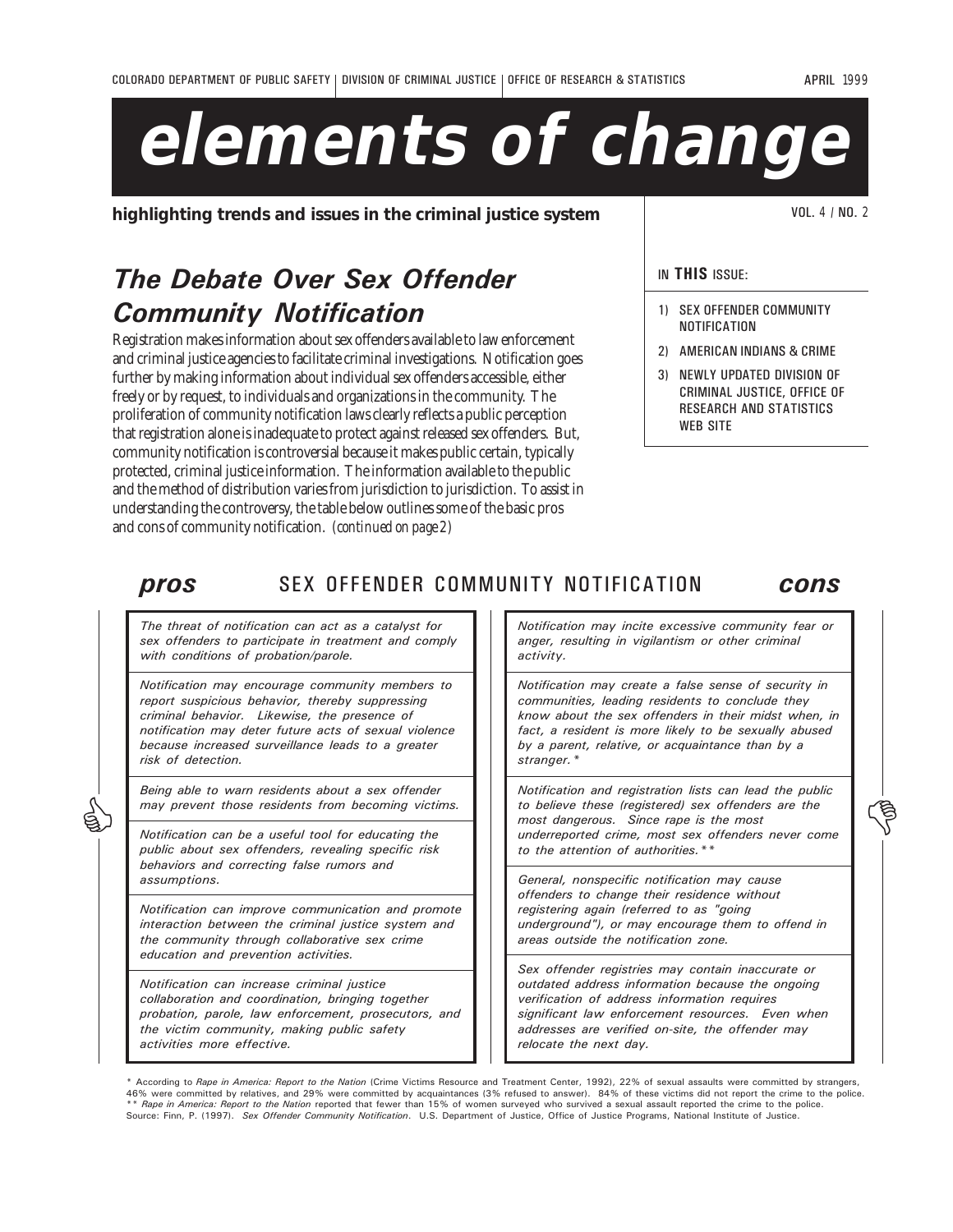### Sex Offender Community Notification in Colorado

Sex offender registries are active in all fifty states, and all but three states (NM, NB, KY) have enacted some form of sex offender community notification. Sex offender registration and notification are encouraged at the Federal level by the Wetterling Act.

Colorado has had sex offender registration laws in effect since 1994. Currently, Colorado has a *passive* community notification system which allows citizens to access sex offender registries through law enforcement upon request. This year the Colorado Legislature is considering a bill (HB99-1260, sponsored by Representative Tool and Senator Anderson) proposing *active* community notification. This bill outlines a community notification system based on offender risk and grounded in community education. Under the proposed new law, local law enforcement would lead education teams into communities to proactively notify citizens of high risk sex offenders living nearby. (As of this printing, HB99- 1260 had passed both Houses and was waiting the Governor's signature.)

## Some Things You Can Do if You Are Notified a Sex Offender Is Living in Your Community:

- **EXECUTE:** Review your family's safety plan. Your children and your family need to know what to do if anyone -- family, friend, acquaintance, neighbor, or stranger -- exhibits sexually inappropriate behavior.
- $\Box$  Look for more information. Ask the contact person on the notice for more information (public meetings, local resources, etc.).
- $\blacksquare$  Find out if the sex offender is being supervised. Ask the person or organization who notified you whether this sex offender is being supervised by a probation or parole officer. Through this officer, you may be able to get more specific information about the risk the sex offender may pose to you.
- 3 Consider talking to the sex offender. If you *already* know and have close contact with the offender (i.e., family member or friend), let the person know that you are aware of his past and are watching his actions today.
- 3 Notify the police if you see the sex offender in a suspicious situation. If you see the sex offender engaged in suspicious or dangerous behavior, call the police or probation/parole officer. Your watchfulness may keep the sex offender from getting into a situation where he has an opportunity to reoffend. On the other hand, making threats or taking revenge only pushes the offender into hiding, where it is easier for the offender to return to abusive behavior.

#### SEXUAL ABUSE: What to Watch out for when Adults Are with Children

Do you know an adult or older child who:

- , Refuses to let a child set any of his or her own limits?
- Insists on hugging, touching, kissing, tickling, wrestling with, or holding a child even when the child does not want his affection?
- Is overly interested in the sexuality of a particular child or teen (e.g., talks repeatedly about the child's developing body or interferes with normal teen dating)?
- $-Manages$  to get time alone or insists on time alone with a child with no interruptions?
- , Spends most of his/her spare time with children and has little interest in spending time with someone their own age?
- Regularly offers to babysit many different children for free or takes children on overnight outings alone?
- Buys children expensive gifts or gives them money for no apparent reason?
- Frequently walks in on children/teens in the bathroom?
- , Allows children or teens to consistently get away with inappropriate behavior?

If you answered "yes" to some of these questions, talk to that person. If you are uncomfortable, but don't see these signs, trust your instincts and ask questions.

Source (left and above): Tabachnick, J. (ed.) (1998). Child Sexual Abuse: Facts about Abuse and Those Who Might Commit It. STOPITNOW!, Haydenville, MA.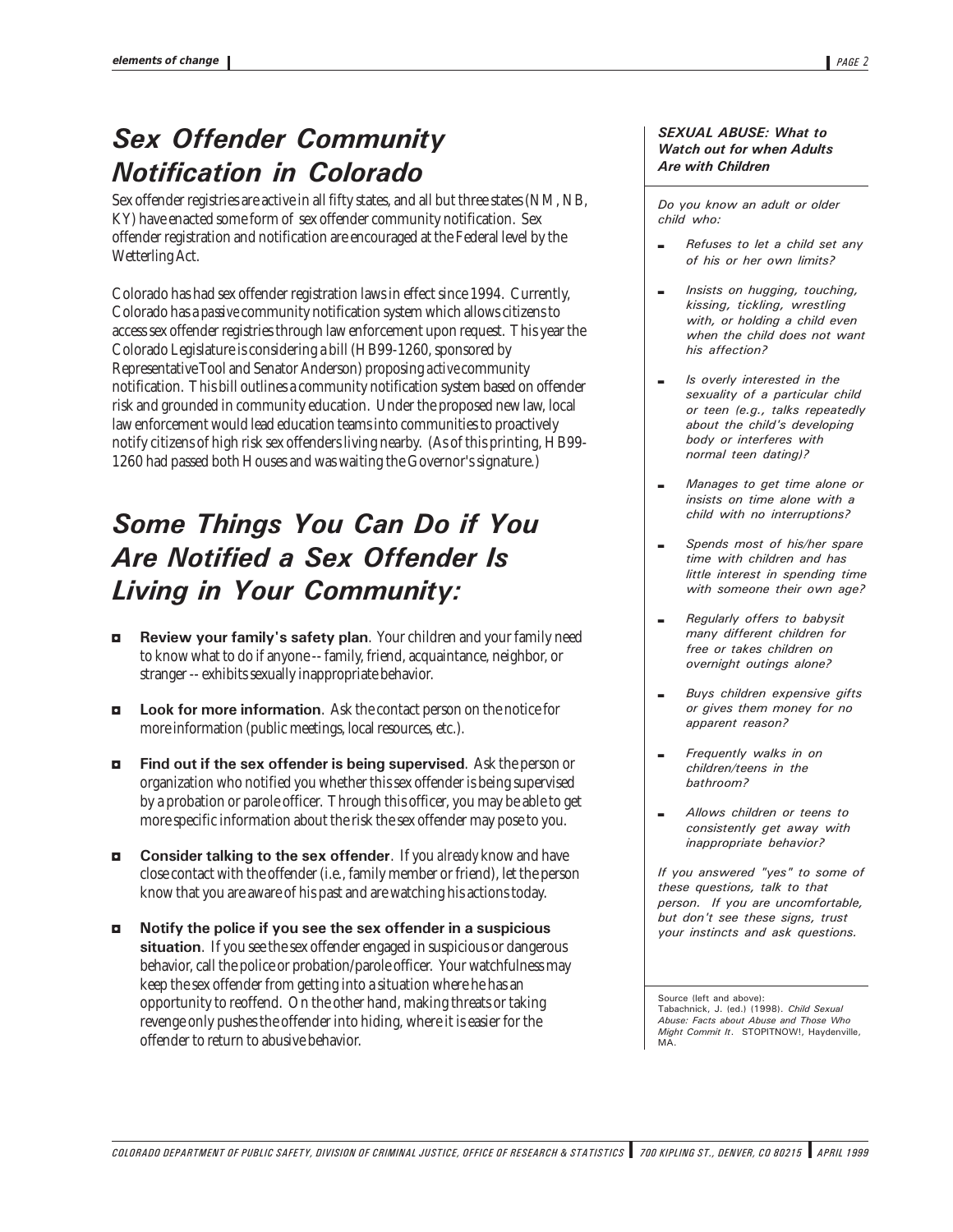#### American Indians & Crime

AMERICAN INDIANS ARE VICTIMS OF VIOLENT CRIMES AT MORE THAN TWICE THE RATE OF ALL U.S. RESIDENTS AND ARE MORE LIKELY TO EXPERIENCE INTERRACIAL VIOLENCE. AMERICAN INDIANS REPRESENT JUST UNDER 1 PERCENT (ABOUT 2.3 MILLION) OF THE TOTAL UNITED STATES POPULATION.\*



\* American Indians include Alaska Natives and Aleuts. Also, note that for this study, people of Hispanic origin were categorized into one of four racial groups (white, black, American Indian, Asian) based on how the participants identified themselves. Source: Greenfeld, L.A., and Smith, S.K. (1999). American Indians and Crime. U.S. Department of Justice of Justice Programs, Bureau of Justice Statistics.

Washington, D.C. Complete and abbreviated report available at http://www.ojp.usdoj.gov/bjs/abstract/aic.htm.